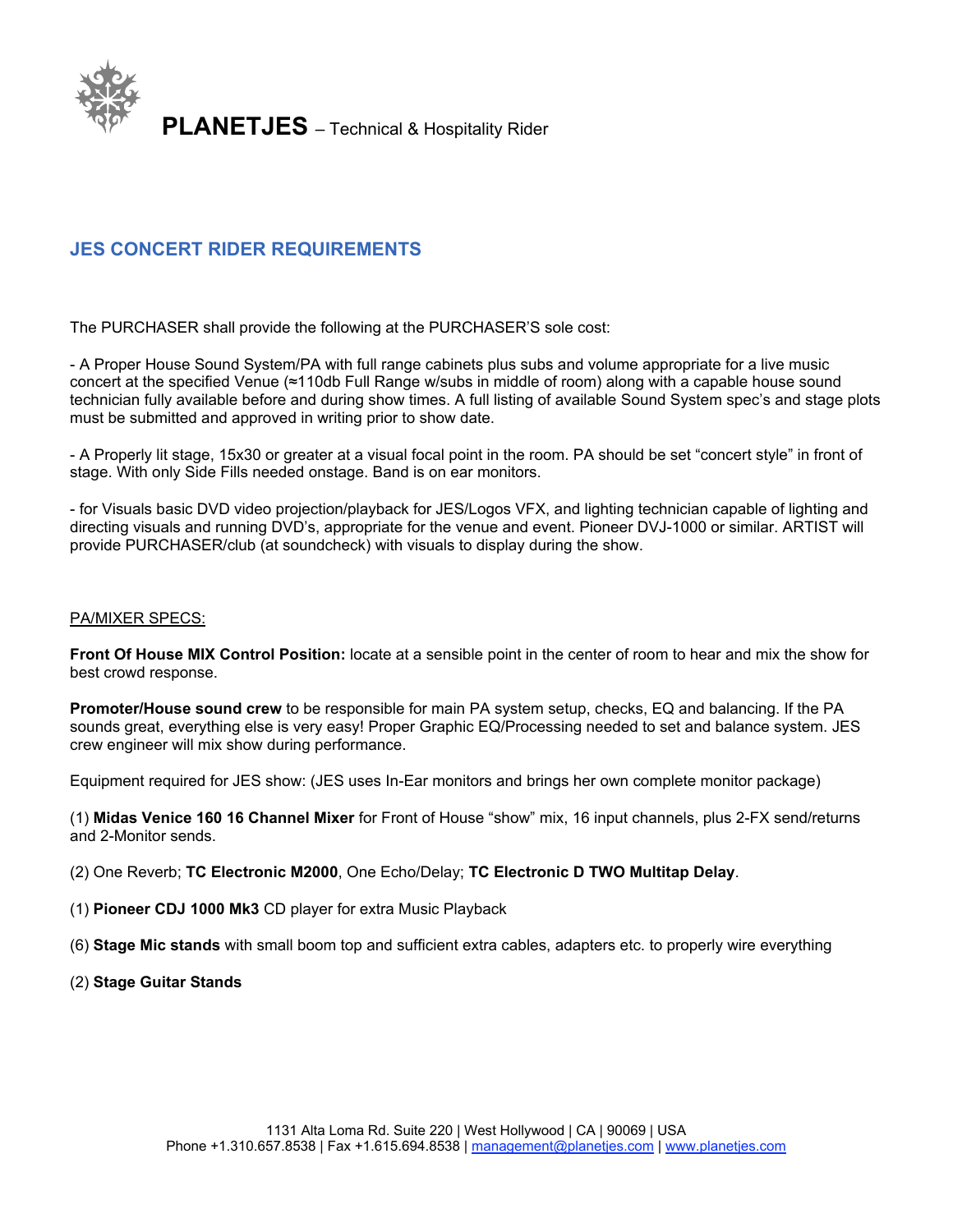

BAND BACKLINE: (Band will bring its own "frontline" - Gtrs, Bass, Drum Modules, Protools etc.)

# (1) **Nord Stage Compact Keyboard** - 73 Keys & Heavy duty stage keyboard stand with Laptop over-shelf

- (1) **SWR "Redhead"** Stage Bass/Keys Combo Amp
- (1) **JCM800 HALF STACK** Stage Guitar Amp

(extra cables, power etc for above)

**Drum Riser & Yamaha Stage Custom Drum Kit** - 22" Kick, 14" Snare, 3 toms, basic Cymbals and HiHat

JES has and brings all the equipment listed below:

(NO extra cartage/rentals needed for this)

# JES's Vocal Microphone, In Ear Monitors, and support rack.

JES has all the equipment listed. To insure proper match and good sound and frequency compatibility please confirm in advance the full rider spec, frequency availability and any substitutions from above list.

#### JES Vocal Mic Setup

(1) **Sennheiser SKM365 G2** Handheld Transmitter, w/Condenser or Dynamic Head (Vocal Mic) & Sennheiser EM300 G2 Mic Receiver < A Range, 518-554Mhz >

Band IEM Monitor Setup (Ear mix is preset and self contained in Band Rack)

- (1) **Sennheiser SR300 G2** IEM Transmitters < B Range, 626-662 Mhz >
- (2) **Sennheiser EK300 G2** IEM (Beltpak Receivers) < B Range, 626-662 Mhz >
- (1) **Sennheiser A2003UHF** Directional Transmitting Antenna for In Ear Monitor System

## **SOUNDCHECK**

- Sound check must be scheduled between the hours of 3pm and 6pm the day of the performance.
- ARTIST is entitled to a two (2) hour sound check.
- ARTIST should wait no longer than thirty (30) minutes to begin sound check.
- Sound check must start and finish before the venue is open to the public.
- Only employees of the venue may be present during the sound check.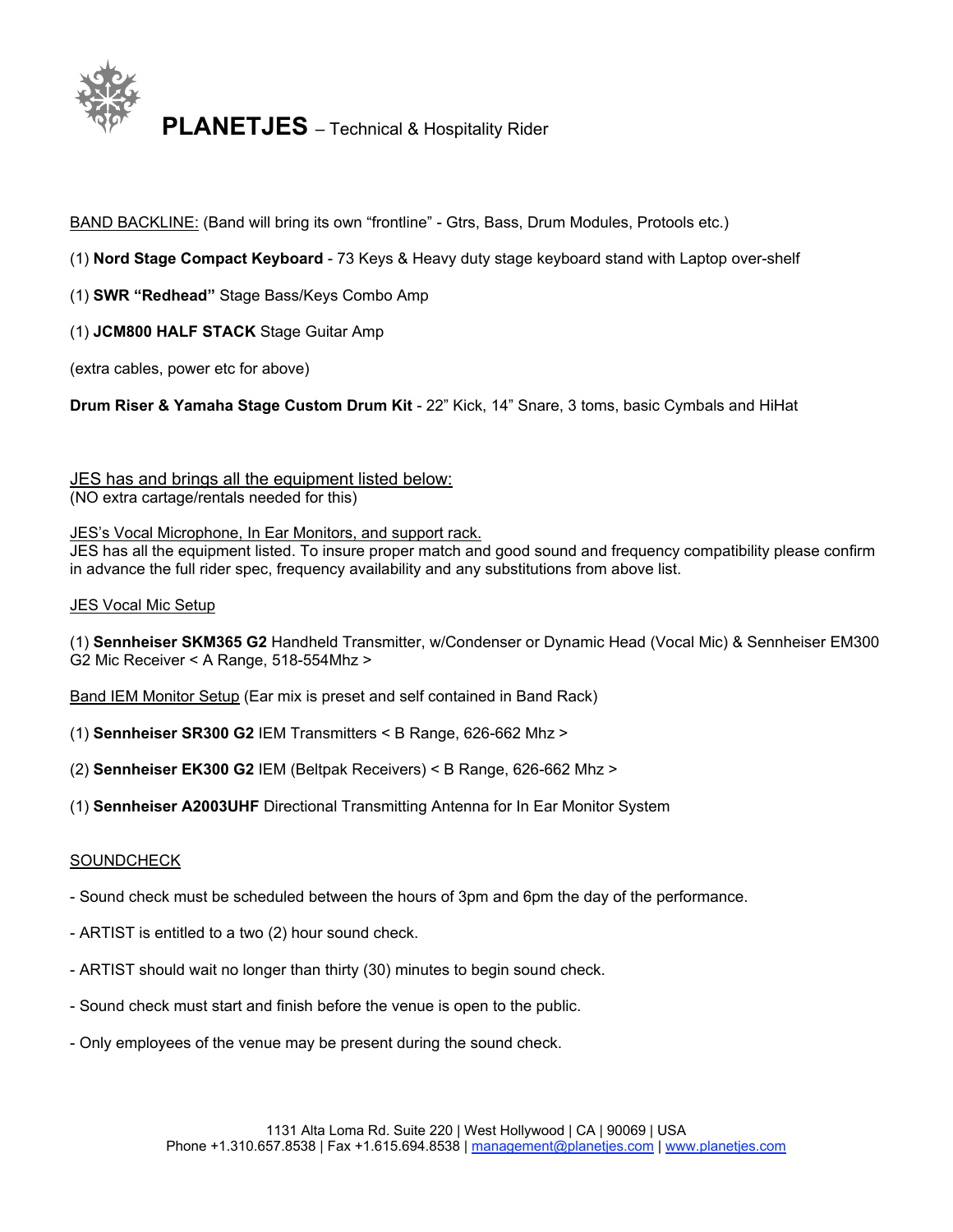

# **MUST HAVE DIRECT CONTACT WITH THE SOUND TECHNICIAN (HIRED BY THE PURCHASER/CLUB) A MINIMUM OF THREE (3) WEEKS PRIOR TO THE DATE OF ENGAGEMENT.**

\*\*\*Note that these conditions are subject to change. Any revisions will be noted on the riders provided with the final Agreement/Contract.

#### **HOSPITALITY RIDER REQUIREMENTS**

The PURCHASER shall provide the following at the PURCHASER'S sole cost:

#### **VENUE**

- A dedicated and secured Dressing Room area or private space for the preparation before the show, which is to be equipped with the following:

- **One (1)** full length mirror with proper lighting for make-up.
- **Two (2)** clean, full size cotton towels.
- \*\*Hot water for making tea, lemon and honey
- **Ten (12)** bottles of room temperature water (not refrigerated).
- **Ten (10)** cans Red Bull on Ice or refrigerated
- **Two (2)** cartons Orange Juice
- **Two (2)** cartons Cranberry Juice
- **One (1)** Fruit/Veg platter (various fresh, cucumber, carrot, grapes, banana, etc)
- **One (1)** cheese platter (assorted fancy cheese, Crackers)
- **One (1)** snack tray, chocolates, m&m's, cookies, granola bars
- **One (1) bottle Vodka,** chilled, Grey Goose, Absolute or similar
- **One (1) bottle White Wine,** chilled, Pinot Grigio, Dry White
- **One (1) bottle Dry Rose,** chilled, French, Cote d'zur, etc. Dry, Lite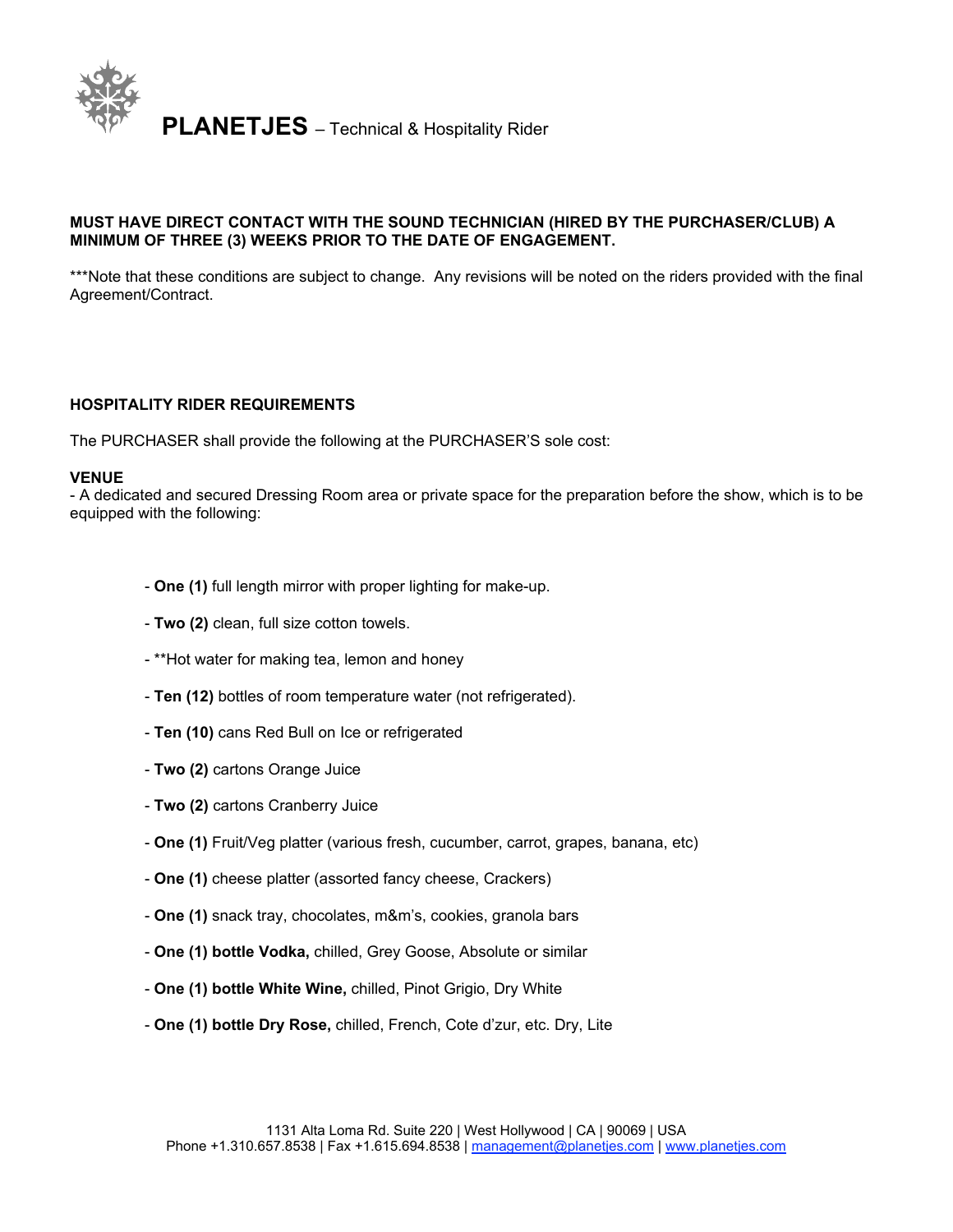

- **A reasonable guestlist** for ARTIST's guests (list of names will be provided at or before the sound check).

- **A private VIP Table** for ARTIST and ARTISITS' guests.

## **SECURITY**

- **Proper Security** at all times to ensure the safety of the ARTIST, band and entourage and all equipment and personal belongings while at the venue.

- **Proper Security** to ensure that nobody other than the ARTIST and ARTISTS' entourage shall have access to the dressing room, unless authorized by ARTISTS' Manager.

- **Proper Security** to ensure that nobody is to be on stage while ARTIST performs, unless authorized by ARTISTS' Manager. This includes other ARTISTS, DJs, PURCHASERs, PURCHASERs' friends, etc.

- Ensure that **NO RECORDINGS** of any kind are made in whole or part of the performance WITHOUT THE ARTISTS' PRIOR CONSENT (in writing).

#### **ACCOMMODATIONS**

**- Four (4) rooms** for the length of ARTISTS stay at a **FOUR or FIVE STAR HOTEL.**

- Hotel and Room Amenities must include the following:

- Gym facilities
- 24 hour room service
- In room high speed internet
- Mini-bar
- 5 bottles of non sparkling water (Evian, Fiji or Perrier)
- Iron and Ironing board
- Hair Dryer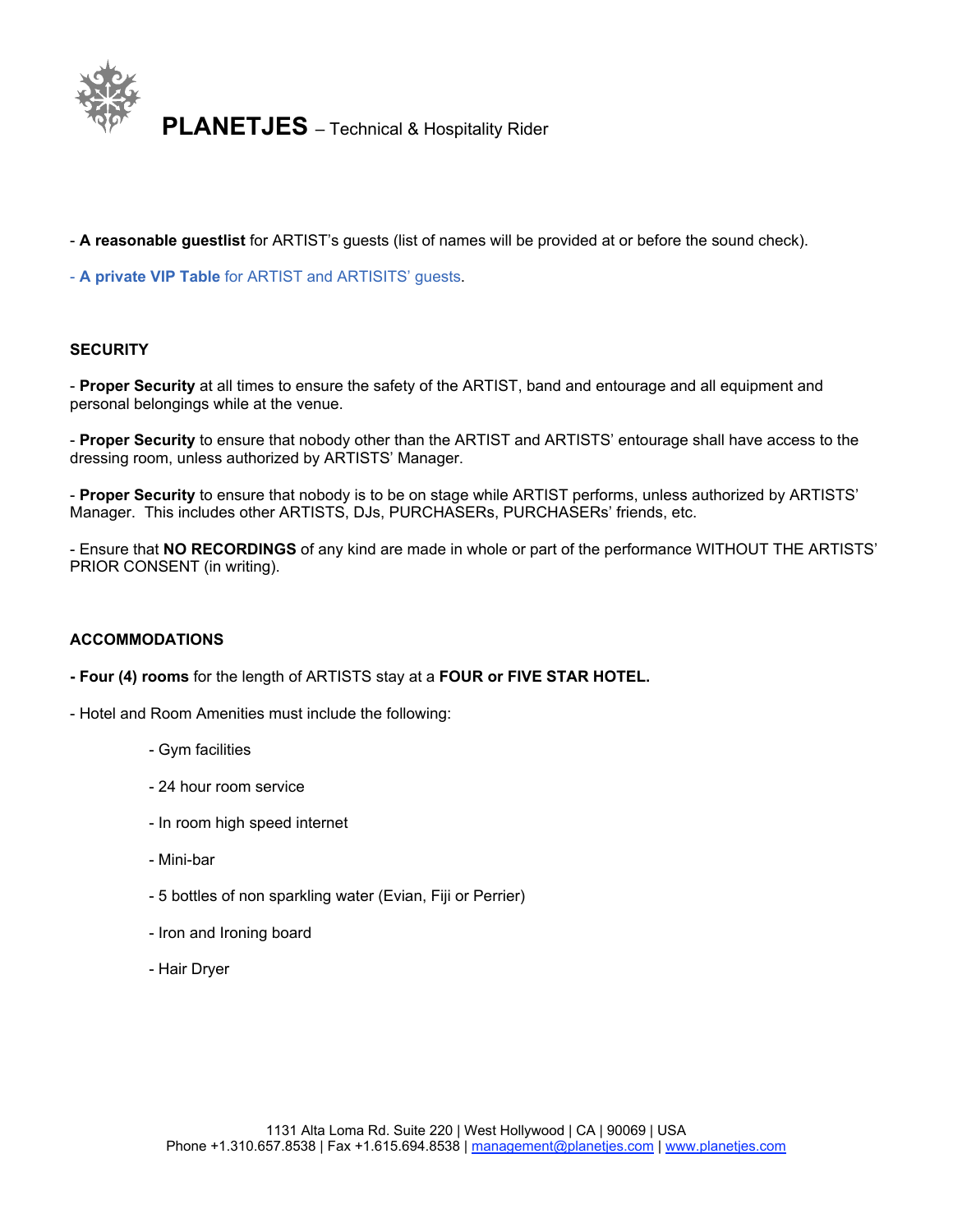

#### **FLIGHTS**

- **Five (5) Economy Class, Upgradable, Direct Return flights** (whenever available) for ARTIST and ARTISTS Tour Manager/DJ.

- All flights must be approved in advance of purchase. Preferred Airlines include American Airlines / United or KLM / Air France (or alternate airline of the ARTISTS approval).

GROUND TRANSPORTATION (VAN, 5 people plus luggage/gtrs)

- **All of ARTISTS Ground Transportation** for the full duration of the ARTISTS stay.
- Driver must be fully rested and 100% alcohol free.
- Driver shall greet ARTIST at the gate and have a sign with the ARTISTS' name on it.

#### MEALS

- **Two (2) meals per day** for the ARTISTS and Tour Manager (no fast food) for the full duration of ARTISTS stay. (Or Equivalent Cash fund to provide same via room service or take out at hotel)

IF THERE ARE ANY EXCEPTIONS OR CONCERNS REGARDING THE HOSPITALITY RIDER, THEY MUST BE ADDRESSED A MINIMUM OF THREE (3) WEEK PRIOR TO THE DATE OF ENGAGEMENT.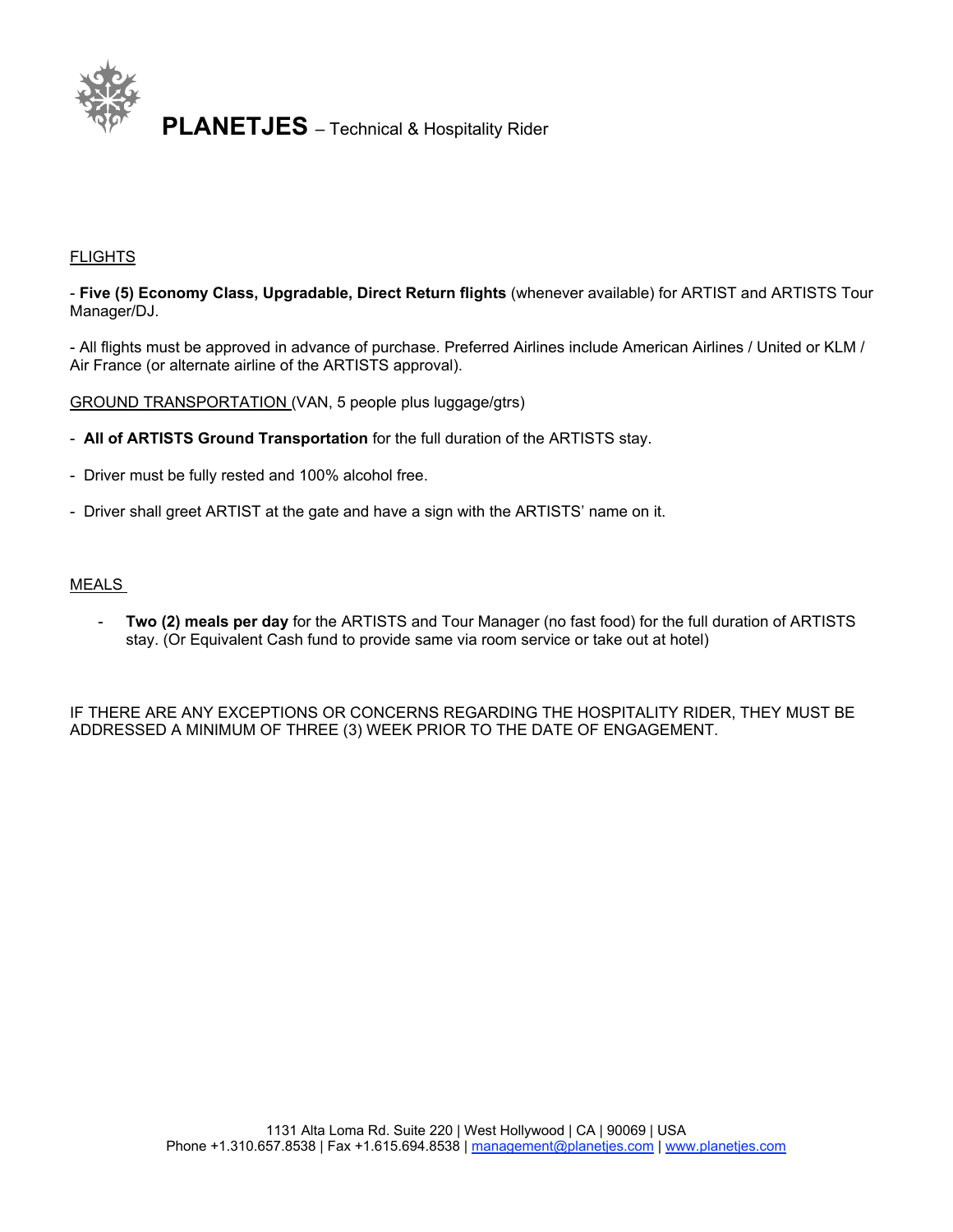# **JES Concert Input Sheet Midas Venice 160 16 channels**

| <b>SOURCE</b>        | <b>DESCRIPTION</b>     | FOH Mixer In's | #              |
|----------------------|------------------------|----------------|----------------|
| <b>Bass DI/Pedal</b> | <b>BASS</b>            | Mic/Line In    | $\mathbf{1}$   |
| Drum 1               | <b>Kick</b>            | Mic/Line In    | $\overline{2}$ |
| Drum <sub>2</sub>    | <b>Snare</b>           | Mic/Line In    | 3              |
| Drum 3               | <b>High Hat</b>        | Mic/Line In    | $\overline{4}$ |
| Drum <sub>4</sub>    | Drums Mix L            | Line In        | 5              |
| Drum 5               | <b>Drums Mix R</b>     | Line In        | 6              |
| <b>Vocal Rack</b>    | <b>Vocal Mix</b>       | Line In        | $\overline{7}$ |
| <b>Vocal Rack</b>    | <b>Vocal Mix</b>       | Line In        | 8              |
| Line 6 Gtr Pedal     | Main Gtr Mix L         | St Line In L   | 11             |
| Line 6 Gtr Pedal     | Main Gtr Mix R         | St Line In R   | 12             |
| <b>Synth Rack</b>    | Keys Mix L             | St Line In L   | 9 <sup>°</sup> |
| <b>Synth Rack</b>    | <b>Keys Mix R</b>      | St Line In R   | 10             |
| ProTools Digi003     | <b>Backing Tracks</b>  | St Line In L   | 13             |
| ProTools Digi003     | <b>Backing Tracks</b>  | St Line In R   | 14             |
| <b>CD Music Feed</b> | House DJ Main PB       | St Line In L   | 15             |
| <b>CD Music Feed</b> | House DJ Main PB       | St Line In R   | 16             |
|                      |                        |                |                |
| FX Send #1           | <b>TC Stereo Delay</b> | St FX Return L | fx1            |
|                      | <b>TC Stereo Delay</b> | St FX Return R | fx2            |
| FX Send #2           | <b>TC Reverb</b>       | St FX Return L | fx3            |
|                      | <b>TC Reverb</b>       | St FX Return R | fx4            |
|                      |                        |                |                |
| Mon Send #1          | Stage Side Fills       | Pre Send Out   | M1             |
| Mon Send #2          | <b>Drum Monitor</b>    | Pre Send Out   | M <sub>2</sub> |
|                      |                        |                |                |